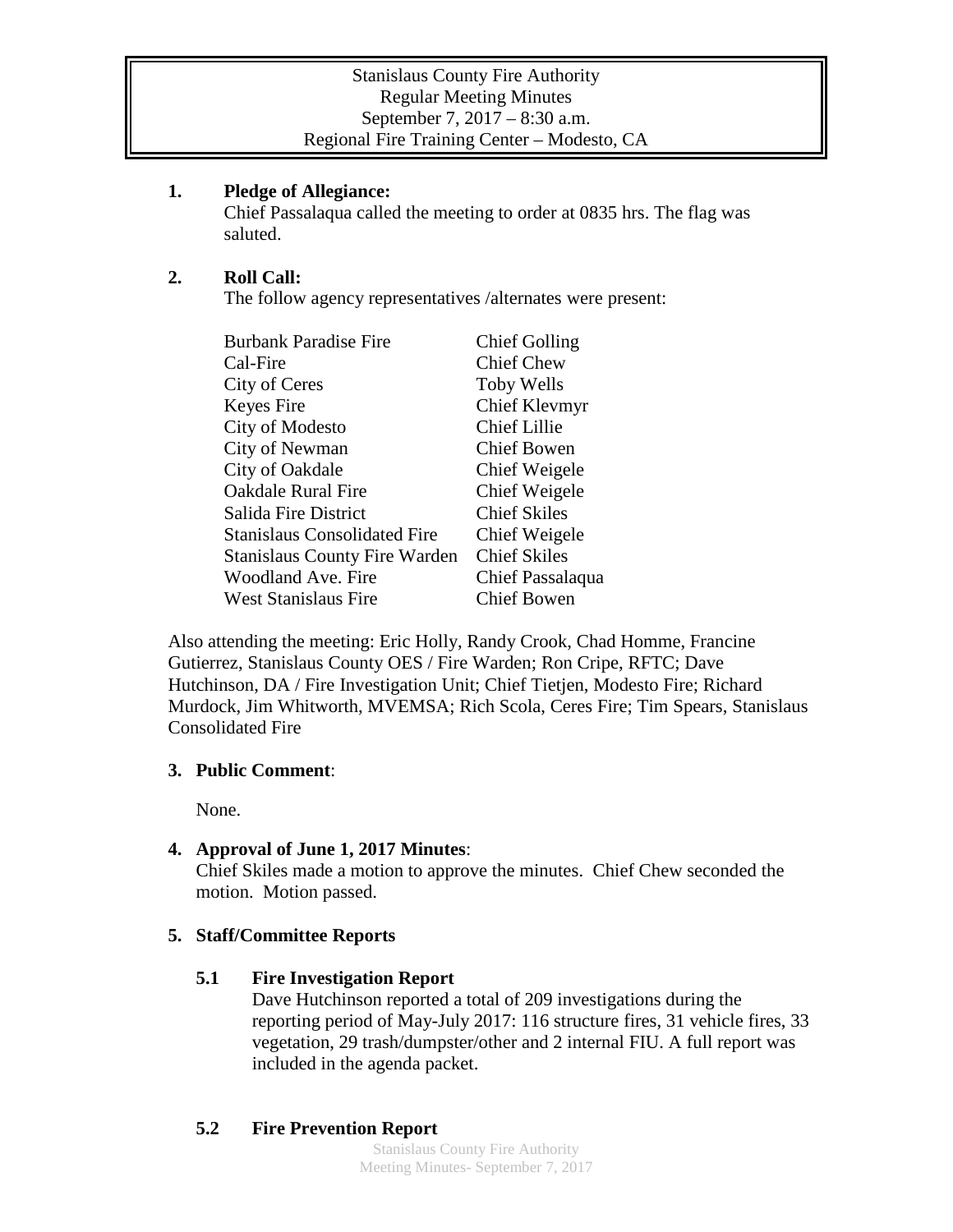Fire Marshal Randy Crook reported there have been 90 weed complaints through mid-May. Most properties have been cleaned by owner. There have been no forced cleans to date. Inspections of 54 schools will begin soon. Currently like suppression system plans, building plans will be accepted electronically by the end of the 2017 calendar year. Fire Prevention Week is October 8-14, 2017. A full report was included in the agenda packet.

### **5.3 Fire Communication Report**

Chad Homme reported SR911 deployed a new version of CAD on August 8, 2017. There are still some issues to resolve before pushing it out to everyone. MDCs are running slow and are now 6 years old and quickly approaching the end of their lifespan. A replacement plan needs to be developed by agencies. Tablets can replace the Toughbooks and run faster and are less expensive. Work continues on the Simulcast project. The Sheriff's Office has converted to VHF P25 digital radio system. It is working well with better audio quality and less background noise. Fire will need to switch to P25 digital in the future. RMS products are being evaluated to replace Zoll FireRMS. A committee will be formed to compare other products. Everbridge is available to all agencies. A full report was included in the agenda packet.

The possibility of applying for a countywide portable radio grant was brought up from the floor. Agencies are reporting radios frequently being sent in for repair and no spare parts available. Radios are extremely expensive to replace so a grant would be helpful.

### **5.4 Fire Training Report**

Ron Cripe reported the Tower at the RFTC will be upgraded starting next week. An EMS skills lab will be functional in two weeks. It is a permanent lab set up for classes and can be used by fire agencies to train and refresh EMS skills. A full report was included in the agenda packet.

# **5.5 Administrative Report**

Francine Gutierrez gave a verbal report on the Less than County-Wide for FY 2017-2017. There was a savings of \$244,000 due to increased revenues in the County tax roll and savings in Fire Prevention and Fire Investigations Unit. She encouraged agencies who have not participated in the special support services to submit requests as soon as possible. The total fund balance at the end of this FY is \$2,215,750. A written report was made available after the meeting.

Chief Skiles encouraged program leads to begin thinking about next fiscal year and putting together the Business Plan by March 2018. The County going to a 2-year budget cycle should not affect the annual Fire Authority Business Plan.

### **6. Agenda Items**

Nothing noted.